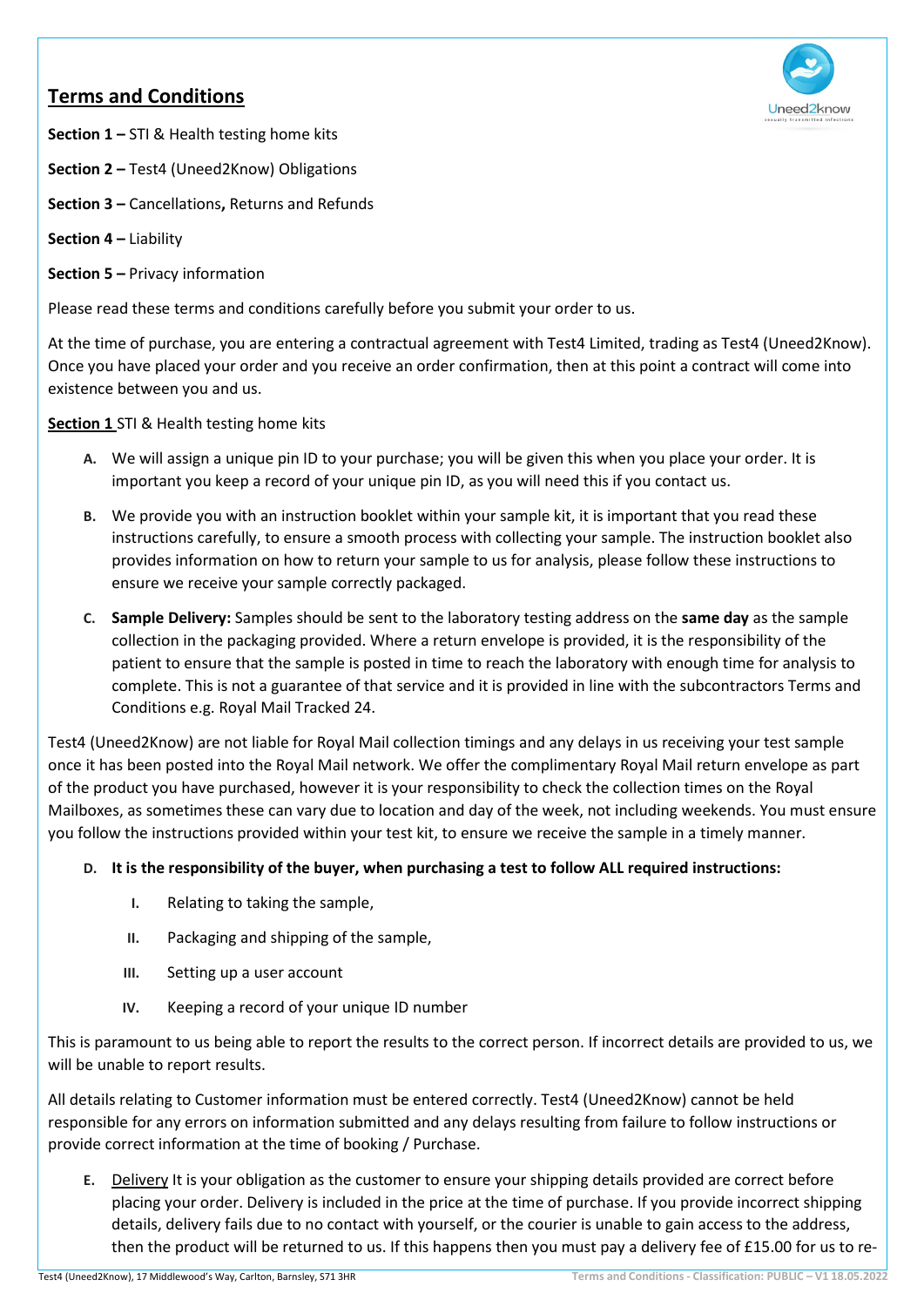

deliver your test kit. It is your responsibility to ensure you provide us with the correct details at the time of purchase. Test4 (Uneed2Know) are not liable for any delays in you receiving your order late for the following reasons, 1) if the courier and Test4

(Uneed2Know) Ltd are unable to contact you regarding delivery of your order. 2) If you provide the wrong delivery address when you place your order. 3) If the courier is unable to make delivery due to not being able to gain access.

## **You are protected by the consumer rights law when you buy home test kits from Test4 (Uneed2Know)**

## **Section 2 -** Test4 (Uneed2Know) Obligations:

ֺ֝

**F.** Sample Kit Delivery We dispatch with our nominated service provider DPD Local using their standard Next Day service option, where possible. When placing your order before 2pm on a weekday we will endeavour to dispatch the same day. Channel Islands, Isle of Man, Northern Ireland, Scilly Islands and the Scottish Highlands and Islands are a two-day delivery as standard.

Please visit [https://www.dpdlocal.co.uk/content/products\\_services/uk\\_delivery\\_services.jsp](https://www.dpdlocal.co.uk/content/products_services/uk_delivery_services.jsp) and take this into consideration when pacing your order. This service we select is not a guarantee that you will receive your order the day after purchase. Every precaution and prior planning for your purchase should be considered. (We do not dispatch for delivery on weekends, and we do not dispatch any orders on a weekend or Bank Holidays. Please take this into consideration when placing your order) Once the self-test is in production, we have encountered costs, that if the order is cancelled, we would need to claim back costs from any eligible refund offered.

**G.** Testing Test4 (Uneed2Know) and its contractors will make every reasonable endeavour to analyse your samples and to provide you with a results report. However, if you have not undertaken the sample or completed the setup of your secure account in accordance with the User Instructions, or have failed to complete the website form correctly at the point of purchase, we may not be able to process your sample or provide a result report; should this occur, we may provide you with a new test kit at the cost of the initial quoted price per sample kit, at our own discretion.

In this circumstance any money already paid will not be refunded. It may not be possible to analyse the sample provided due to several factors including, but not limited to, insufficient sample collected, contaminated sample, incorrect packaging of the sample, laboratory assessment of sample provided, laboratory process failure, human error. In any of these circumstances – Test4 (Uneed2Know) will not be held liable for any loss or costs associated with a re-test. Any Invalid results from a home test kit are the responsibility of the user, Test4 (Uneed2Know) are not liable for these outcomes and we would not replace the product in these circumstances. The user will be required to make a purchase for a replacement product.

**H.** Results Delivery **-** Following *receipt of your sample at the laboratory*, we aim to provide your results within a turnaround time of 3 days. We may deliver your results earlier than the time indicated within this document. Delivery dates for test results are approximate only and Test4 (Uneed2Know) will not be held liable for any delay in delivery*.* Your tests will be performed in a suitably accredited laboratory to ISO15189 or similar.

If at any time Test4 (Uneed2Know) is prevented or hindered from carrying out its obligations under this Agreement for reasons beyond its control, including strikes, lock-outs or other industrial disputes (whether involving the workforce of Test4 (Uneed2Know) or any other party), failure of a utility service or transport network, act of God, war, riot, civil commotion, malicious damage, compliance with any law or governmental order, rule, regulation or direction, accident, breakdown of plant or machinery, human error, fire, flood, storm or default of suppliers or subcontractors, including shortage of supplies from suppliers required by Test4 (Uneed2Know) to perform the tests, it shall notify the Customer accordingly where possible as part of Test4 (Uneed2Know)'s obligations set out in Clauses within these terms and conditions, Test4 (Uneed2Know)'s obligations under this Agreement shall be suspended until the obligations can be performed.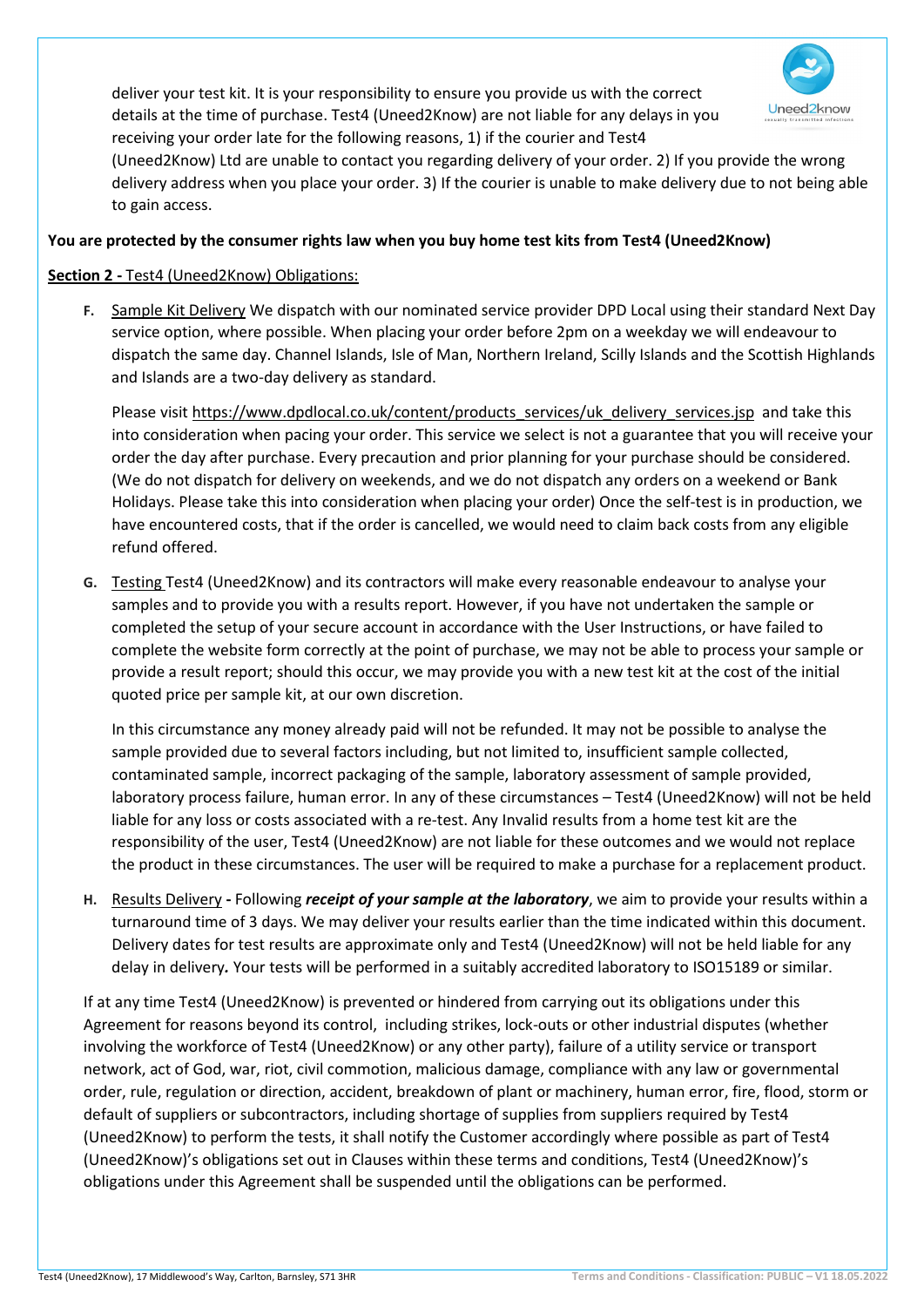

#### **Section 3 -** Returns and Refunds**:**

ֺ֝

#### **1. Test4 (Uneed2Know) will only offer a refund for testing services on the following parameters:**

- a. There is a 14-day period from the date you place your order in which you can change your mind, and you may cancel your order to obtain a full refund. This does not apply if we have already started to provide our services before the 14-day period ends, in which case, any services already carried out will not be eligible for refund and we reserve the right to deduct compensation to cover costs already incurred. We will inform you of your eligibility once we receive the order cancellation and the relevant party dealing with your request within the Returns department.
- b. You then have 14 days to return the screening kit to us from the date of cancellation (if applicable). The screening kit must be returned unopened and undamaged to receive a refund.

#### **Ineligible reason for return or refund**

**Due to the expiry dates on the sample kits** - we are unable to offer a refund after the 14 days have lapsed since you have received your sample kit. We are unable to put the sample kit back into circulation due to the deterioration of the sample fluid inside the vial.

**Due to a Health and Safety conflic**t - if we receive opened sample kits, this exposes the kit to elements outside of our control and then prevents the sample kit being put back into circulation. If they are returned and received by us, we will destroy without hesitation.

**Due to receiving a result which is inconclusive/insufficient** – receiving this type of result means the sample provided has not returned a result that is clearly positive or negative, for example this may be because the test was unable to complete due to insufficient quantity of sample. Therefore there is no automatic right for free product replacement as the result has already been presented by the laboratory incurring a service fee.

- c. When returning your screening kit you must pay for the postage to return the kit back to our head office, as we cannot accept any returns in which we have been charged the delivery cost.
- d. There are limited criteria where a return will be accepted, and refund requests are dealt with on a case by case basis and are not always awarded. A decision is based on whether your reason for cancelling your order and the accepted criteria mentioned in the Terms and Conditions. If the reason for a refund request falls outside of this, please note that the request will be declined.
- **e. We have limited criteria in which we would accept a cancellation for an order Accepted Criteria** – When Test4 (Uneed2Know) have not fulfilled the obligations set out in these terms. This does not include any delivery delays outside of our control or points referenced in Section 4 of this document.
- f. Upon purchase you are agreeing to the full terms and conditions. Once your order is accepted and you receive your order confirmation email, you are accepting the terms as expressed at the time and agreeing that the terms can change.
- g. If you need to change your booking/appointment with the clinician, then you must give us 48 hours' notice before your scheduled appointment. If you fail to attend your appointment and do not notify us within 48 hours before your appointment time, then you will be charged for your missed appointment. If you cancel your appointment, then you have 14 days to re-arrange and book another appointment time. If you fail to book another appointment after 14 days of cancellation, then you will have to place another order.
- h. **Cancellations** should be notified to Test4 (Uneed2Know) within 14 days of order by contacting us. The complete test kit and contents is returned unopened to our head office below including information of your unique ID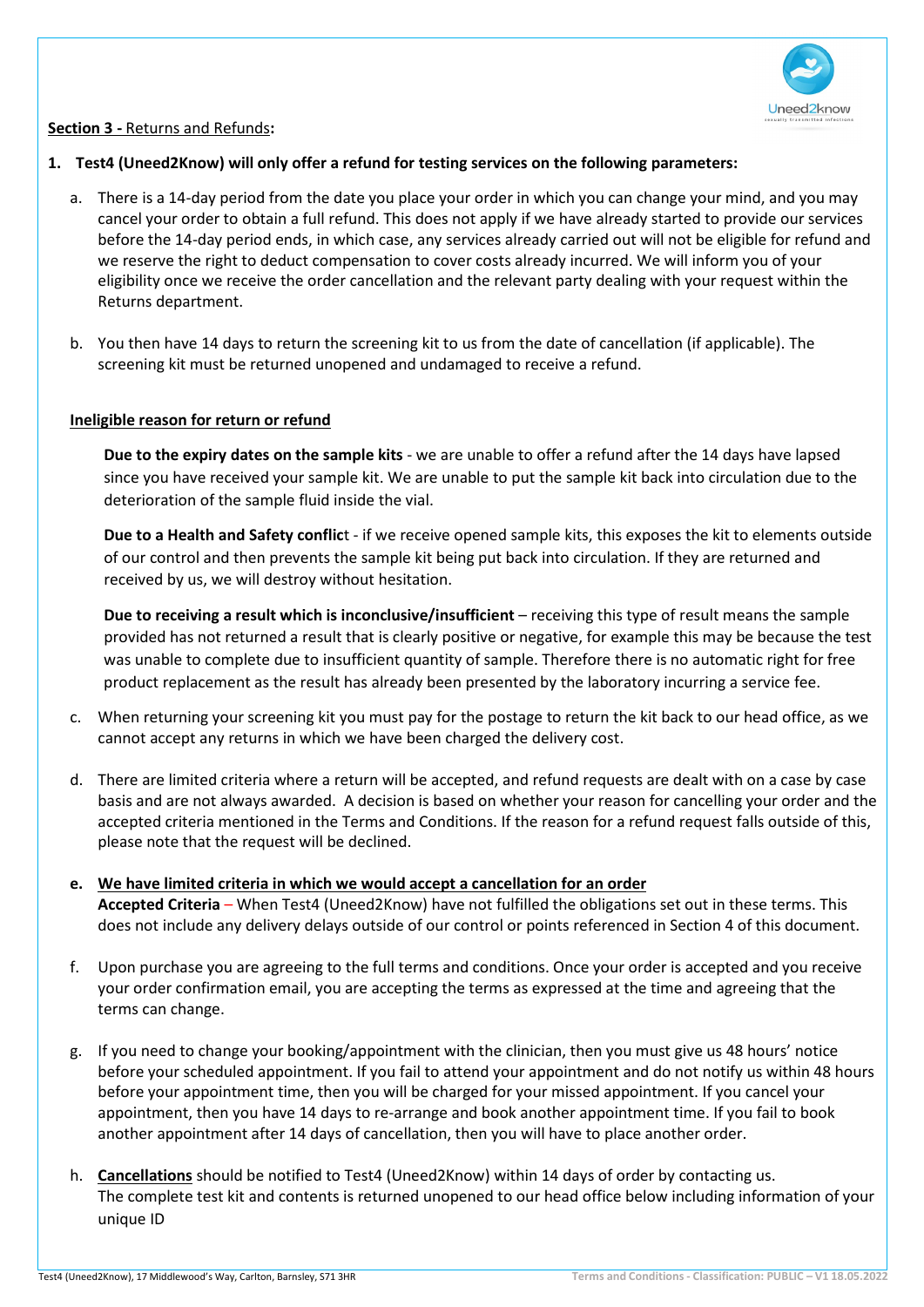

# **Test4 (Uneed2Know) - Returns Dept, Unit 17 Middlewood's Way, Carlton, Barnsley, South Yorkshire, S71 3HR**

You must return it at your cost to the above address. Please make sure you record any shipping details if using registered post or courier (recommended).

Once the kit has been received and checked / sanitised and returned to stock, your refund will be processed. If the kit has been used or there is damage to the contents, then no refund will be given.

An admin re-stock fee of £15 will be charged per sample kit and this will be deducted from your refund amount due, if applicable, per test kit if you fail to return your test kit back in a reasonable time after cancellation. We advise that returns should be received within 14 days of cancelling your order or from the date of receipt. This is at the discretion of Test4 (Uneed2Know) due to the shelf life of the product and the product type. Test4 (Uneed2Know) reserve the right to claim compensation for the product being held by the customer longer than is necessary once cancelling the order, rendering the product not fit for resale due to the expiry date preventing the products ability to be put back into circulation.

Please note that unfortunately, it can take up to 10 working days or more to receive your refund once the kit has been returned to stock. Please do not contact us to chase a refund unless 21 days have passed since you sent the kit back to us. Please ensure you use your Order number in any correspondence.

## **Section 4 -** Liability**:**

ֺ֝

Nothing in these terms or conditions excludes the liability of Test4 (Uneed2Know) as follows: -

- 1) for death or personal injury caused by our negligence, or
- 2) under section 2 of the Consumer Protection Act 1987, or
- 3) for fraud or fraudulent misrepresentation, or
- 4) by the conditions implied under section 12 of the Sale of Goods Act 1979 or
- 5) by the conditions implied under section 2 of the Supply of Goods and Services Act 1982.

Test4 (Uneed2Know) Ltd shall not be liable to you for any loss of profit, loss of business, loss of opportunity, loss of goodwill, or any claims for indirect compensation whatsoever, which may arise out of, or in connection with, the use of the goods or services provided. Test4 (Uneed2Know)'s total liability in contract, tort, misrepresentation or otherwise; arising in connection with the performance of these conditions, shall be limited to losses which are a foreseeable consequence of the failure to comply with these terms and conditions only.

Test4 (Uneed2Know) are not liable for any delays in you receiving your order for the following reasons, 1) if the courier and Test4 (Uneed2Know) are unable to contact you regarding delivery of your order. 2) If you provide the wrong delivery address when you place your order. 3) If the courier is unable to make delivery due to not being able to gain access.

Test4 (Uneed2Know) are not liable for Royal Mail collection timings and any delays in us receiving your test sample. We offer a complimentary Royal Mail collection service, however it is your responsibility to check the timings on Royal Mail priority boxes, as sometimes these can vary due to location and day of the week. You must ensure you follow the instructions provided within your test kit, to ensure we receive the sample in a timely manner.

Test4 (Uneed2Know) will not be held liable for any losses arising as a result of your failure to adhere to your obligations or follow instructions as set out in this contract.

Time is not of the essence for Test4 (Uneed2Know) and we do not accept any responsibility or liability for losses arising as a result of any delay.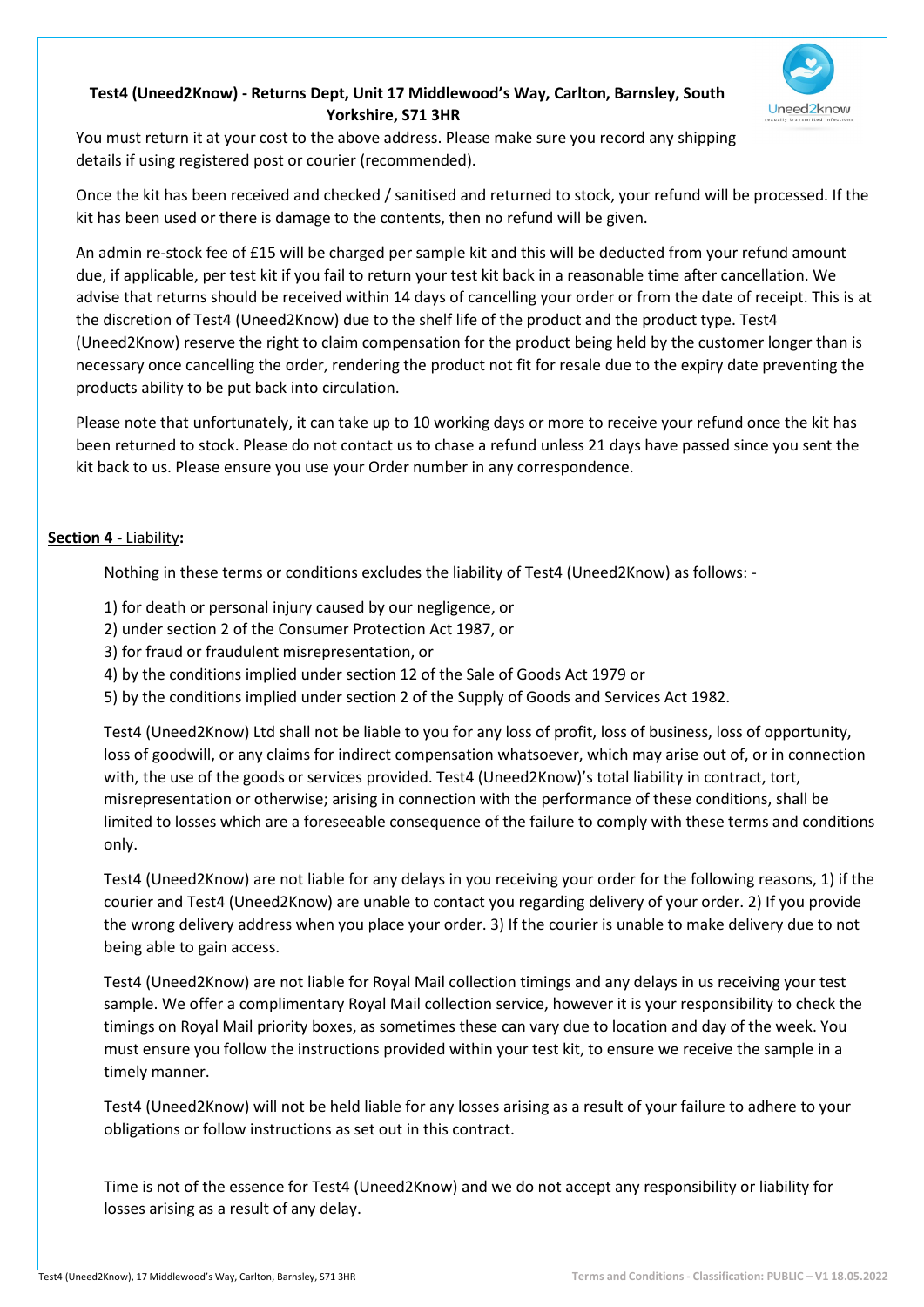

#### **IMPORTANT NOTICES:**

ֺ֝

We do not provide medical advice, all information is for guidance only, results are not a clinical diagnosis and you may wish to discuss further with your GP.

Any sample you send will only be used to analyse in relation to the tests ordered

Turnaround times – these are an estimate and are not guaranteed

We do not warrant that the tests are 100% accurate, some STI's may remain undetectable for several months. therefore repeat testing is recommended despite the suggested incubation periods

These tests are only available in the UK and can only be posted to the same

We reserve the right to change our promotional offers and discount vouchers at any point. Full Terms and Conditions for specific promotions can be viewed on our website www.Test4 (Uneed2Know).uk

**Health and Safety** - if we receive by return, opened sample kits, this exposes the kit to elements outside of our control and this renders the test kit "not fit for resale" and will not be put back into circulation. If they are returned and received by us, we will destroy without hesitation.

**If we receive an unannounced, unplanned return of a home test product, we have a policy to destroy. This has been decided because of the below:**

- **I. Packaging having indications of wear and tear.**
- **II. Product having a shelf life**
- **III. Product sensitive to storage**

**Therefore we advise before purchase of our terms to notify all concerned that we cannot accept the unplanned return of a home test product.**

#### **Privacy Information**

**Who We Are:** Any references to "we", "us", "our" and "Test4 (Uneed2Know)" within this Privacy Information are to Test4 (Uneed2Know) and its contractors such as laboratory partners, phlebotomists or where you have selected a Doctors consult service.

Test 4 Ltd is a company registered in the UK (Registered Number 11531485)

**Personal Information:** The use of any personal information that we collect from the website form will be in accordance with the GDPR and other applicable laws. All personal information collected is under the control of Test4 (Uneed2Know), which is a "data controller" under the GDPR.

**Collection of Personal Information:** The following information is collected and processed by us:

- i) Information which you provide on the website form when purchasing for each and any type of test purchased.
- ii) Information which you provide when communicating with us regarding the goods / services provided
- iii) Information which you choose to disclose to us by email or any other means.

If you wish to access, correct, update, remove or complain about any personal data that you have provided to us, you should inform the Operations team immediately using the contact form on our website www.uneed2know.uk and we will endeavour to respond to your request. Test4 (Uneed2Know) may retain, store and access the data collected, for as long as is required, for the purposes listed in this document.